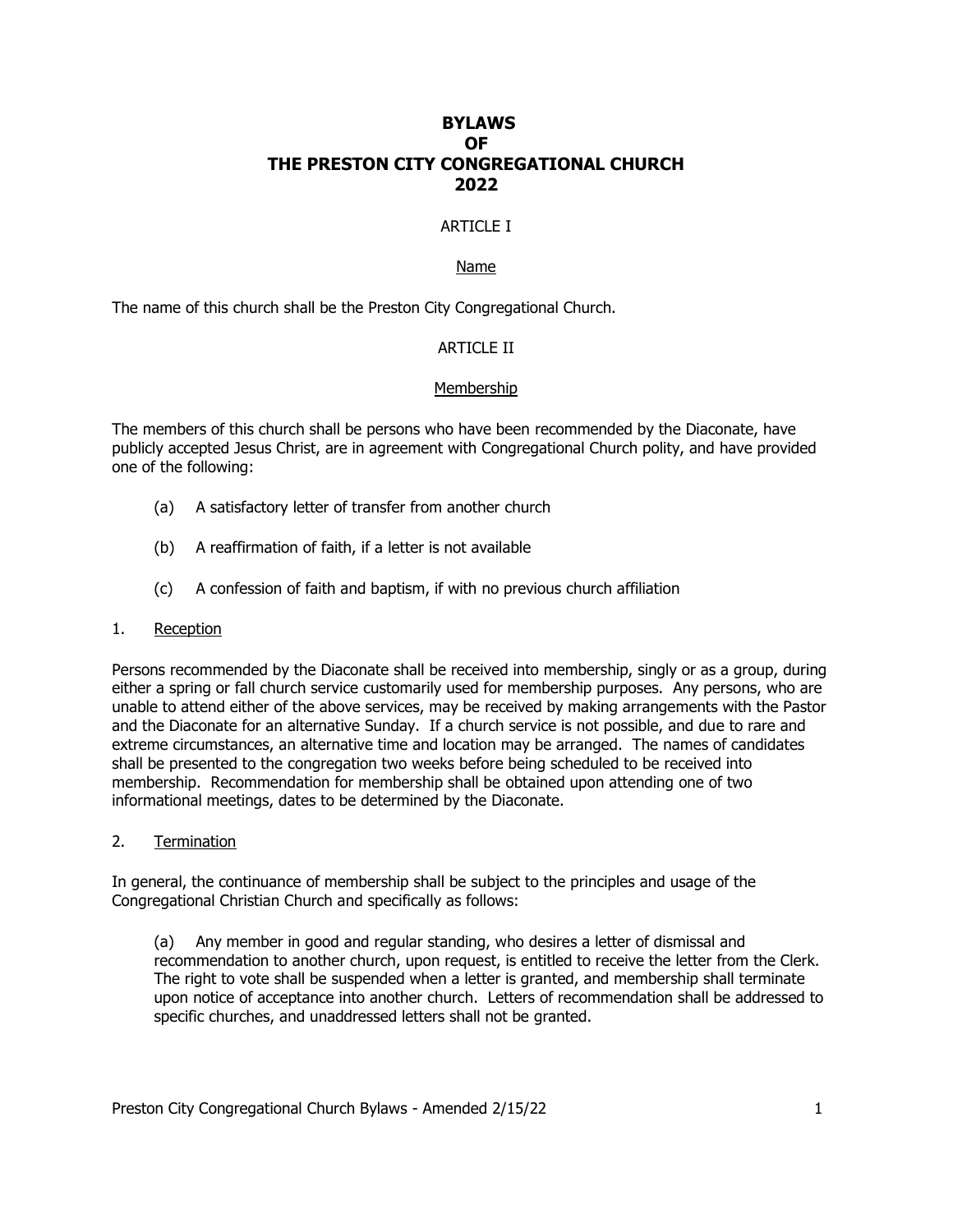(b) If a member desires to join a religious body with which this church is not in fellowship, or which would not receive its letter, the Diaconate may request the Clerk (at the member's request) to give him a certificate of his standing, at which time his membership shall terminate.

(c) An active member is a member who contributes to the life of the church. He/she shall support the church through faithful participation in worship (Exceptions include shut-ins, college students, and active-duty military personnel). Members whose addresses are unknown or who have not supported the church through faithful participation in worship may be transferred to an Inactive List as noted below. From the date of transfer to the inactive list, the subject individuals shall cease to be reported on the active membership roll and the privilege to vote shall be revoked. The Diaconate, with the concurrence of the Pastor and the Clerk, shall annually review the lists for completeness and accuracy and shall take the appropriate action in accordance with the above guidelines. Consideration for reinstatement to the active (voting) rolls may be made by contacting a member of the Diaconate. Members shall only be removed from the membership list upon their request, or in the event of their death.

# 3. Dual Membership

The availability of dual membership (the simultaneous membership in the Preston City Congregational Church and another Protestant Church) shall be considered under special circumstances and shall require the unanimous agreement of the Diaconate and the Pastor for acceptance. Possible foundations for application for dual membership include the expressed intention of the applicant to support both churches with an active interest. The Pastor and the Diaconate shall meet with the applicant to discuss the particular circumstances that would allow mutually beneficial relationships for all concerned without presenting obvious conflicts for the applicant or the churches. Such dual membership shall include all the rights and privileges of the usual, single membership**.**

# 4. Membership for Youth Under 18 Years of Age

See Article III, Section 2(d), "Quorum/Voting Members"

# ARTICLE III

# Services and Meetings

The services and meetings of this church shall be as follows:

1. Worship

(a) Services of worship shall be conducted at designated hours each Sunday except when temporarily suspended for the safety of all by the agreement of the pastor and the senior deacon or their respective designees.

(b) The sacrament of the Lord's Supper shall be celebrated on the first Sunday of every month and at such other times as the church may determine. The baptism of adults and the baptism and dedication of children shall be administered at such time as the Pastor, or in his/her absence, the Diaconate may advise.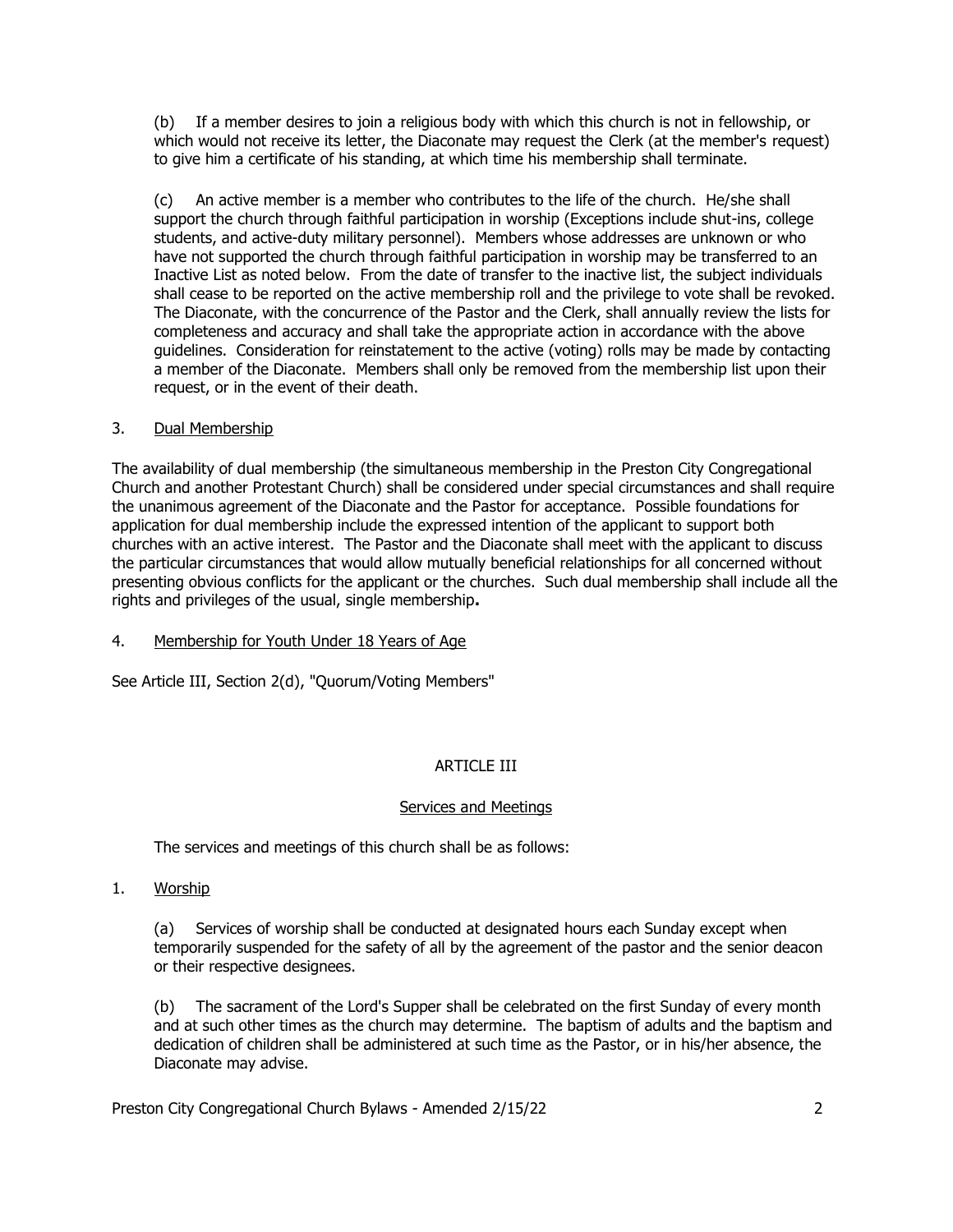(c) Other services for worship, inspiration, prayer, and study may be held as determined by the church officers.

2. Business Meetings

### (a) Annual Meeting (Church) and Semi-Annual Meetings (Church)

The Annual Meeting shall be held the second Sunday in February, or the following Tuesday if weather necessitates, for the following purposes:

- 1. to hear the yearly reports of the officers, committees, and organizations.
- 2. to elect officers, boards, committees, and auditors.

Unless previously addressed and finalized at a duly called business meeting of the church, the following items shall also be addressed at this time:

- 3. the adoption of the annual budget
- 4. the completion of plans for the new year
- 5. the transaction of any additional business

Notices for the Annual Meeting shall be posted by the Clerk at least five (5) days previous, shall be printed in the worship folder and shall be announced from the pulpit on the two (2) previous Sundays. Other business meetings that involve corporate action or that, in the opinion of the Standing Committee, deal with controversial matters shall have the same notice.

Semi-Annual Meetings shall be held the second Sunday in April and September, or the third Sunday, if the church calendar necessitates, for the following purposes:

- 1. to hear reports of the officers, committees, and organizations.
- 2. the transaction of any additional business

Notices for the Semi-Annual Meetings shall be posted by the Clerk at least five (5) days previous, shall be printed in the worship folder and shall be announced from the pulpit on the two (2) previous Sundays. Other business meetings that involve corporate action or that, in the opinion of the Standing Committee, deal with controversial matters shall have the same notice.

When a Semi-Annual meeting cannot convene, the Standing Committee will hold its monthly meeting the following week.

(b) Budget Meeting (Standing Committee)

Prior to the Standing Committee's October Budget Meeting, the Employee Relations Committee and the Finance Committee shall prepare a church budget for preliminary review by the Standing Committee. At the October Budget Meeting, the Standing Committee shall review and reach a consensus on each line item (with or without change). The proposed budget shall then be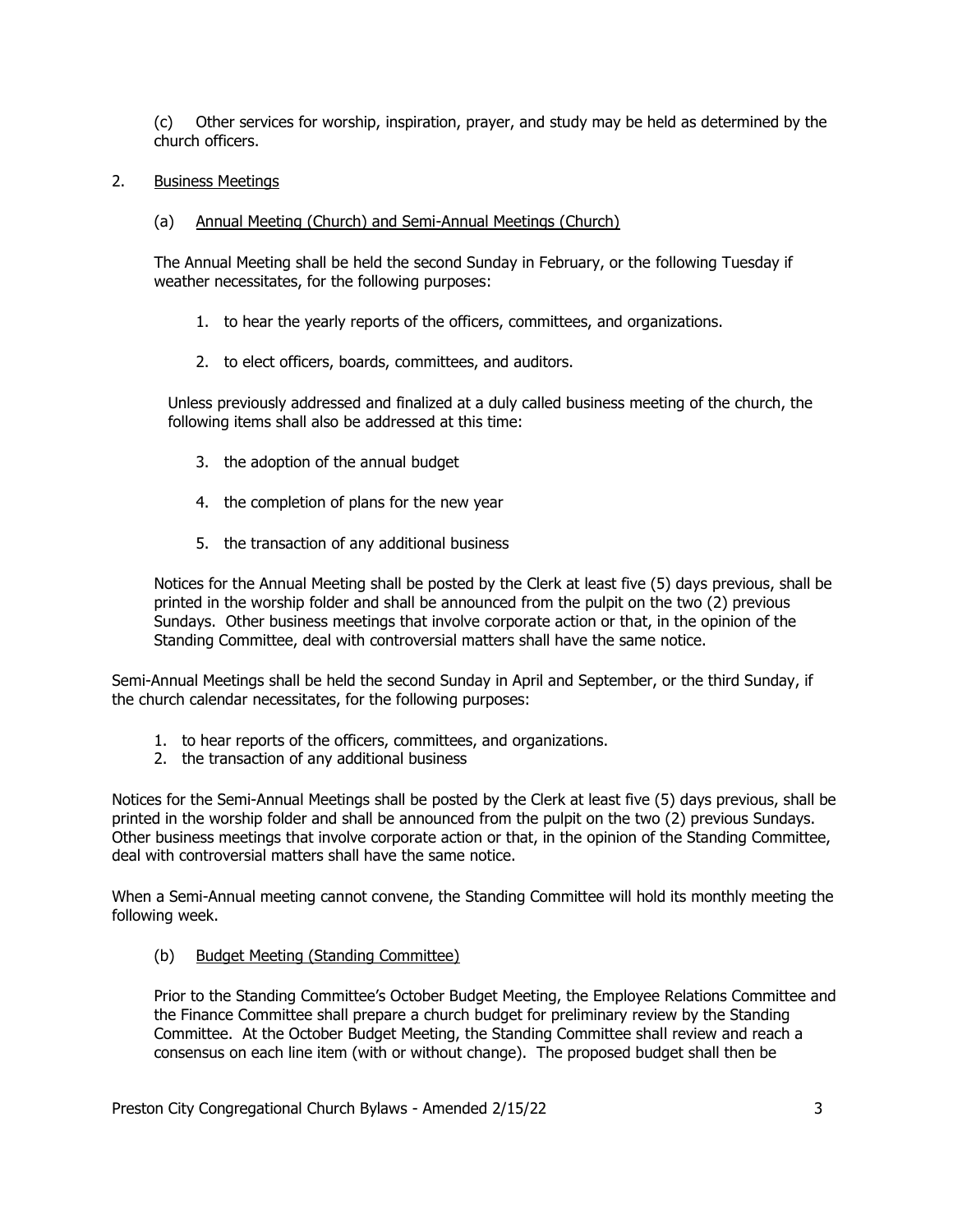forwarded to the congregation in early November for review, and the Stewardship campaign shall be conducted throughout the remainder of the year to support the budget.

# (c) Regular Services as Business Meetings (Church)

1. As circumstances warrant, the regular Sunday or special mid-week meeting of the church shall be considered acceptable and official for the transaction of business. However, issues involving corporate action shall require the usual legal notice of other business meetings.

2. If more than one Sunday service is customary, the church members of all services shall be given, as near as possible, the same opportunity to hear the issues, to share their opinions, and to register their vote. However, to ensure that such special meetings maintain an identical order of business when held at different times for the identical purpose, the usual parliamentary rules cannot be used, and the vote shall be by referendum only. Consequently, only agreement (yes) or disagreement (no) with a referendum statement shall be possible. If the referendum totals do not show at least a  $2/3^{rds}$  position of agreement, then a single meeting shall be called to resolve the issue. The Standing Committee shall ensure that, at a minimum, the Church Moderator and/or the Church Clerk, or their designee shall be available to answer questions and conduct the vote at all services that are also being used to conduct business.

# (d) Ouorum/Voting Members

A quorum shall consist of 5% of the voting members, but not less than twelve (12) when the voting membership is less than 240. Only active members of the church, eighteen (18) years of age or older, are eligible to vote on all issues that come before the church. However, membership under the age of eighteen (18) shall be attainable for those who successfully complete a Congregational confirmation program, and they shall be allowed to vote on all issues other than corporate issues. The Moderator, the Chairperson of the Standing Committee, the Clerk, and the Treasurer, after seeking each other's counsel, shall determine which issues are corporate issues. Unless a decision is unanimous and without qualification, the officers shall seek legal counsel from the church attorney.

# (e) Official Year

The fiscal year of the church shall begin January first. All officers, boards, and committees shall continue in office until their successors are elected at the Annual Meeting in February.

# 3. Religious Education

The church shall conduct a church Sunday School. The purpose of the church Sunday School shall be to lead its members into an increasing experience of fellowship with God and to develop a character that shall be genuinely and consistently Christian in all human relationships. The church Sunday School shall endeavor to develop interest in the church and increase the desire and ability of its members to participate in the life and work of the church. As a part of Christian training, the school shall be afforded the opportunity to contribute to the regular expense and benevolence budgets of the church.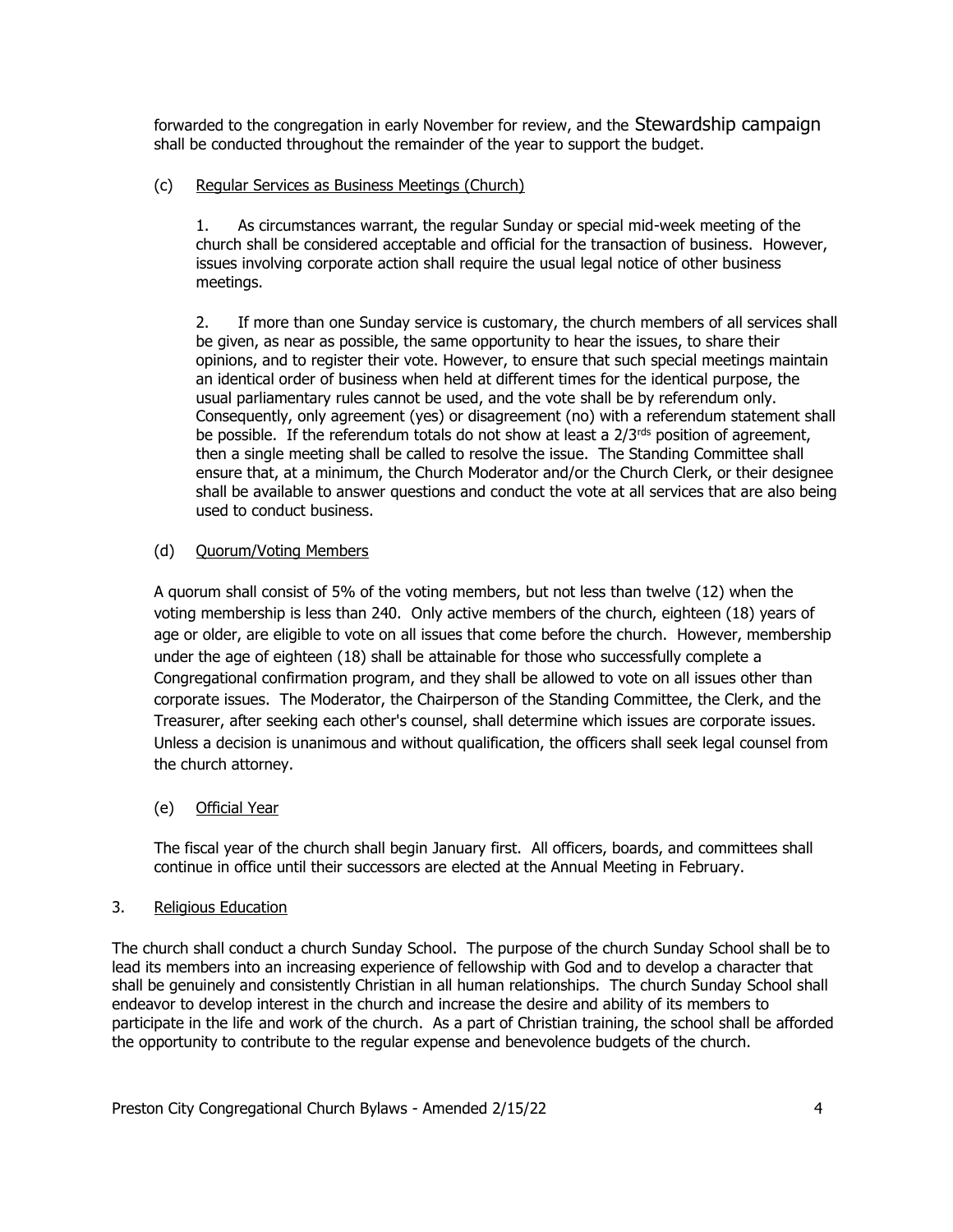Operating within the scope of their respective positions, both the Director of Religious Education (DRE) and the Board of Religious Education shall participate in the direction of the church Sunday School. As circumstances warrant, and if in general agreement, the DRE and the Board of Religious Education may propose administrative changes of the church Sunday School to the Standing Committee for adoption by the church. As required, the Diaconate shall be made available to assist the D. R. E and the Board of Religious Education in the resolution of those outstanding issues where a general agreement cannot be obtained. The specific roles of the DRE, the Board of Religious Education, and the Diaconate are described elsewhere in the Bylaws.

The church Sunday School shall include all the distinctly religious educational activities of the church.

# **ARTICLE IV**

### **Officers**

All officers of the church shall be active church members and shall be subject to removal by a majority vote of the church.

1. Pastor

The Pastor shall be called for an indefinite time by a two-thirds vote of the members present. When a vacancy occurs in the pastorate, the Standing Committee shall appoint a Pastoral Search Committee from the membership. The Pastoral Search Committee, after seeking the guidance of the Divine Spirit, shall request information of potential candidates from local sources, state, and national fellowships, and shall propose one candidate to the Standing Committee for consideration. The Standing Committee shall review the report on the selected candidate and conduct any additional investigation it deems necessary. If in its judgment the candidate should be called to the pastorate, the Standing Committee shall introduce the candidate to the church and call a meeting to propose his/her selection. While the term of the Pastor shall be indefinite, the church may at any time call a meeting to request (by a majority vote) his/her resignation and expect that it will be presented within sixty days.

Likewise, the Pastor shall give sixty days' notice in case he/she wishes to leave of his own volition; however, in the case of loss of ministerial standing on the part of the Pastor; relations shall cease at once.

The Pastor shall be in charge of the Christian Education and the spiritual welfare of the church with the assistance of the Diaconate and the DRE

The Pastor shall seek to enlist individuals as followers of Christ, preach the gospel, administer the sacraments, provide for all services of public worship, and administer the activities of the church in cooperation with the various boards and committees. In addition to his/her specific appointment to several boards and committees, the Pastor shall be an ex-officio member of all other boards and committees. With the exception of matters concerning himself/herself, he/she shall be available to preside at any meeting of the church when neither the duly elected moderator/chairperson nor an alternative officer is present.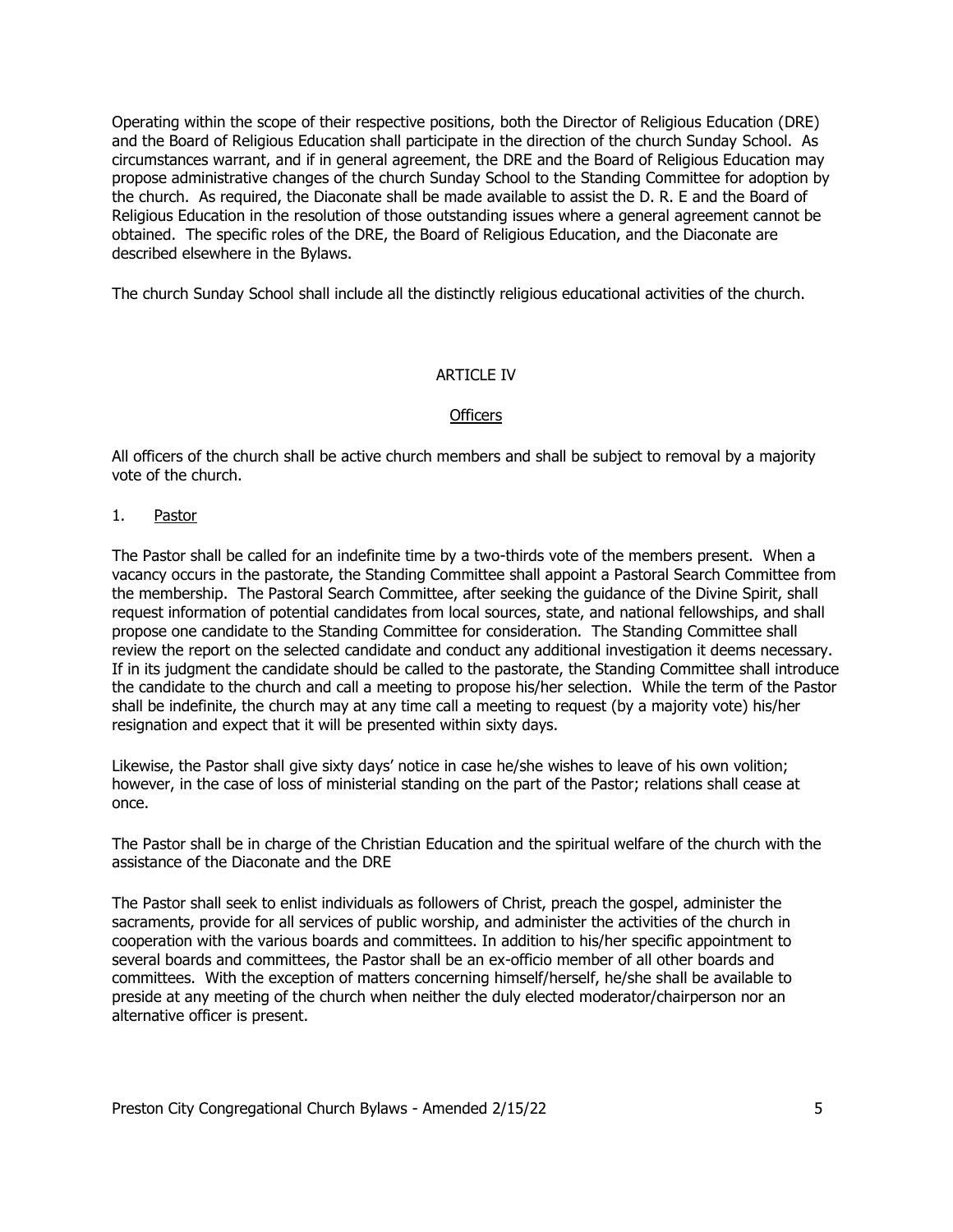# 2. Clerk

The Clerk shall keep a faithful record of the proceedings of the church and of the Standing Committee and shall serve as their secretary. The Clerk shall keep a register of the addresses of church members (with the dates and modes of their reception and removal), and a record of baptisms and marriages. The Clerk shall issue letters of transfer voted by the Diaconate (notifying the churches to which they are addressed), shall preserve on file all communications and written official reports, shall notify all persons elected to offices and committees, shall give legal notices of all meetings when such notices are necessary, and shall conduct all correspondence so far as it is not otherwise provided. Additionally, the Clerk shall perform such other duties as are prescribed by law or as usually pertain to the office of a clerk or secretary of an assembly, including the signing of official church documents and, in the absence of the Treasurer and Assistant Treasurer, the dispersing of church funds as directed by the Standing Committee or the church, as appropriate.

The Clerk is one (1) of five (5) church officers given signature authority by the church to facilitate carrying out the duties of the office as noted above. However, for other than routine duties and specifically for all cases involving corporate action by the church, the Clerk shall faithfully follow the direction of the Standing Committee or the Congregation before proceeding to finalize any transaction. Two (2) authorized church signatures shall be required for all real estate and mortgage agreements.

The Clerk's term of office shall be three (3) years with eligibility for re-election.

# 3. Financial Secretary

The Financial Secretary shall receive all pledge monies for current expenses and other pledge card line items and shall keep an accurate account with each contributor and the respective fund treasurer (taking receipts for the same). Additionally, he/she shall receive all offerings and special collections (except as noted elsewhere), shall deposit all monies received in the proper accounts, shall have signature authority to set-up and withdraw from all accounts in his/her jurisdiction and shall give such bonds as the Standing Committee or the congregation shall prescribe. The Financial Secretary shall furnish all members and/or families with weekly envelopes as they request.

Without specific church approval to the contrary, only institutions offering FDIC guarantees shall be used for the deposit of church funds**.**

The Financial Secretary is one (1) of five (5) church officers given signature authority by the church to facilitate carrying out the duties of the office as noted above. However, for other than routine duties and specifically for all cases involving corporate action by the church, the Financial Secretary shall faithfully follow the direction of the Standing Committee or the congregation before proceeding to finalize any transaction. Two (2), authorized church signatures shall be required for all real estate and mortgage agreements.

The Financial Secretary's term of office shall be three (3) years with eligibility for re-election.

The Diaconate Fund collections shall be received, recorded, and deposited in a separate account by the Diaconate Fund treasurer.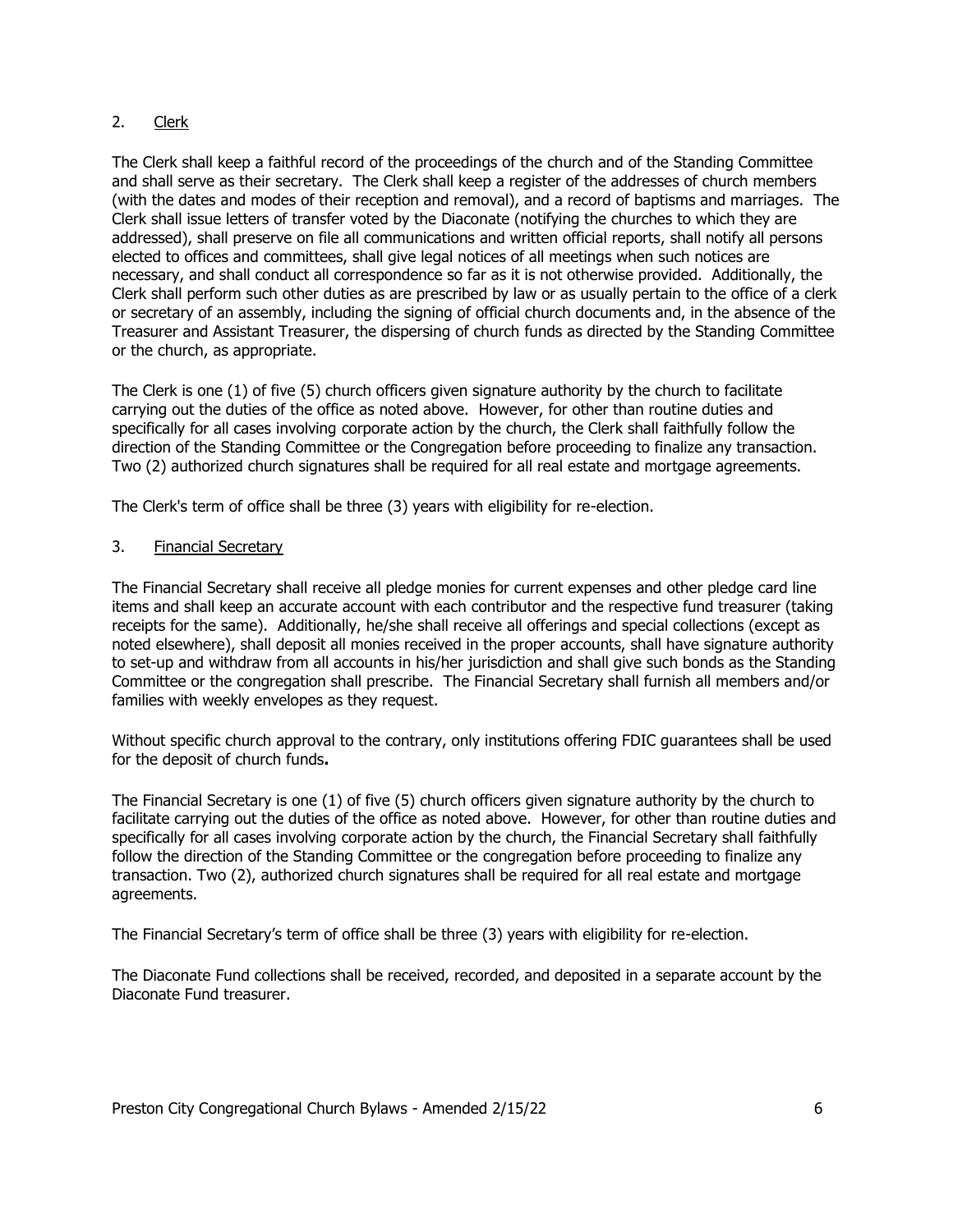### 4. Assistant Financial Secretary

In the absence of the Financial Secretary, the Assistant Financial Secretary shall initiate and act upon the Financial Secretary's standing orders to carry out the collection, posting and deposit procedures of the weekly loose and envelope (pledge) offerings.

When possible, before an absence of the Financial Secretary and upon his/her return, the Financial Secretary and the Assistant shall meet to discuss, review, and agree upon the current status of the accounts. Any unresolved concerns shall be jointly brought to the attention of the Standing Committee for further direction. During the absence of the Financial Secretary, the Assistant Financial Secretary shall assume the signature authority for the accounts of the Financial Secretary and is one (1) of five (5) church officers with such authority. The Assistant Financial Secretary is a voting member of the Standing Committee in the absence of the Financial Secretary and has a three (3) year term of office with eligibility for re-election. Election of the secretaries shall be coordinated so both do not occur in the same year.

# 5. Church Treasurer

The Treasurer shall receive the receipts for all monies deposited in the Treasurer's accounts by the Financial Secretary and shall give receipts for any other funds received before delivering them to the Financial Secretary, or such depository as the Standing Committee or congregation shall order. Under the direction of the Standing Committee, the Treasurer shall have custody of all documents relating to the property and finances of the church, shall have signature authority to pay the bills of the church on approval of the Standing Committee, shall keep accurate records of all receipts and disbursements, and shall give such bonds as the Standing Committee or the congregation shall prescribe.

The Treasurer is one (1) of five (5) church officers given signature authority by the church to facilitate carrying out the duties of the office as noted above. However, for other than routine duties and specifically for all cases involving corporate action by the church, the Treasurer shall faithfully follow the direction of the Standing Committee or the congregation before proceeding to finalize any transaction. Two (2) authorized church signatures shall be required for all real estate and mortgage agreements.

The Church Treasurer shall ensure that all church received incomes and monetary gifts, including pledge contributions, loose collections, fundraiser proceeds, property sales, and monetary legacies are deposited only with institutions offering the FDIC guarantee. At risk investments (speculative and/or uninsured) of any church funding shall not be made without the approving vote of the church. However, speculative investments received by the church as gifts may be held and managed by the Standing Committee with the advice of the Finance Committee.

All memorial contributions and legacies to the church, regardless of the manner of conveyance, shall be in the custody of the Memorial Fund Treasurer and, unless directed otherwise by the donor or donor's family, shall be invested in the Permanent Fund of Article IX. The Treasurer's term of office shall be three (3) years with eligibility for re-election.

6. Church Assistant Treasurer

In the absence of, or in coordination with the Treasurer, the Assistant Treasurer shall carry out the duties of the Treasurer.

During the absence of the Treasurer, the Assistant Treasurer shall assume the signature authority for the accounts of the Treasurer and is one (1) of five (5) church officers with such authority. The Assistant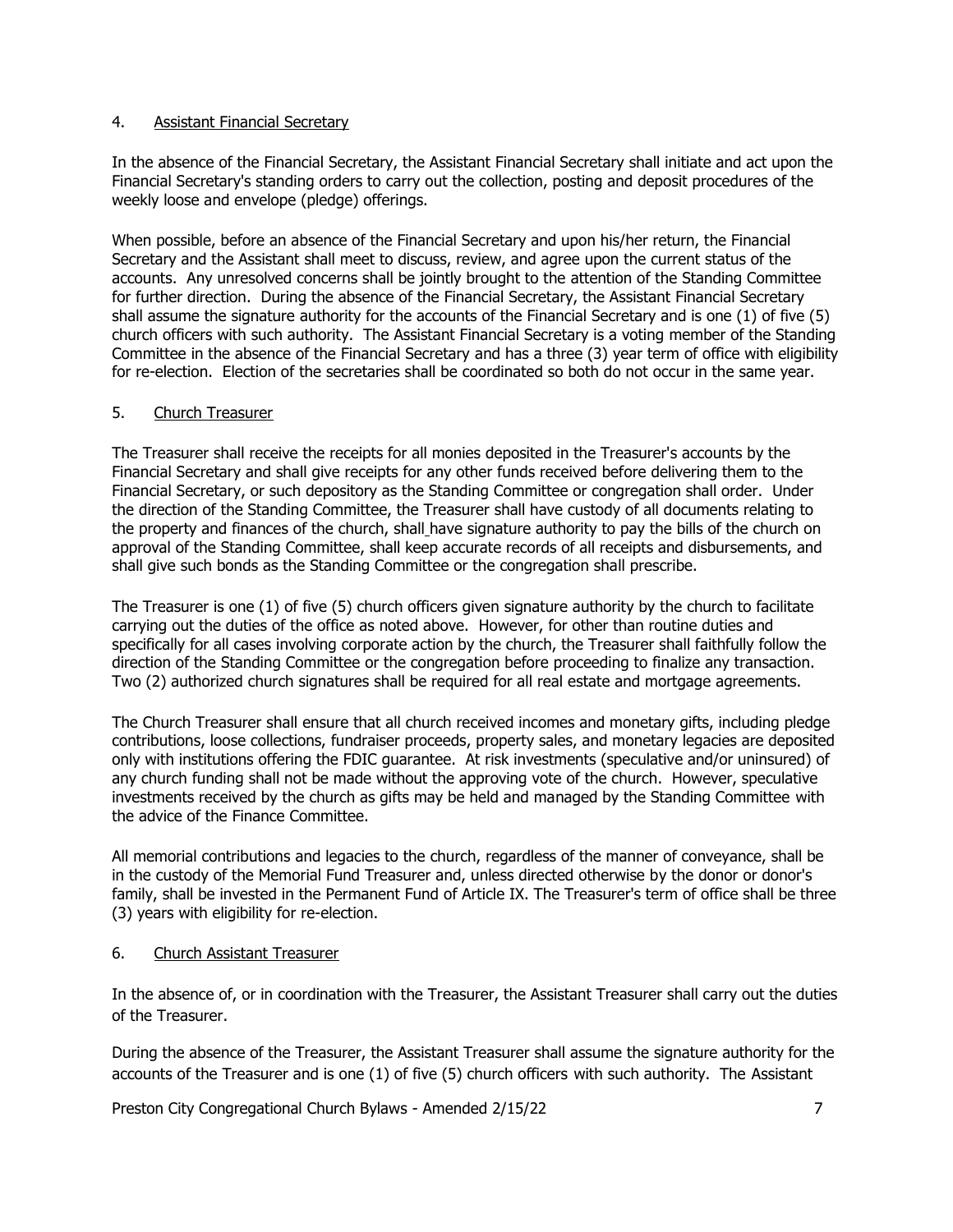Treasurer is a voting member of the Standing Committee in the absence of the Church Treasurer and has a three (3) year term of office with eligibility for re-election. Election of the treasurers shall be coordinated so both do not occur in the same year.

# 7. Director of Religious Education (DRE)

The DRE shall assist the pastor in bringing the church family to a deeper understanding of the church and Jesus Christ and shall provide spiritual growth and commitment to the church through worship, study, and fellowship. Reporting to the Standing Committee and working with the guidance of the Pastor, he/she shall advise and cooperate with the Board of Religious Education as an equal in authority on board matters. However, the DRE shall have a larger scope of authority and shall be a leader in the development and supervision of the educational programs pertaining to Christian education, including, but not limited to, the regular Sunday programs and related activities.

The DRE candidate shall be interviewed by and, with the Pastor's approval, nominated by the Employee Relations Committee for review and approval by the Standing Committee. The D.R.E is an employee and member (officer) of the church and shall be elected to the position by the church for an indefinite term.

# 8. Pastor's Administrative Assistant

The Pastor's Administrative Assistant shall assist the Pastor in performing the more routine office duties of the Pastoral position that do not require the Pastoral authority, presence, or initiative. Such duties include, but are not limited to, the day-to-day operation of the church office, preparation of church calendars, bulletins, newsletters, and official church documents. When appropriate and necessary, the Administrative Assistant shall serve as liaison and advisor to the Pastor in responding to the numerous requests and inquiries of the church office. As circumstances warrant, the Administrative Assistant shall also serve as schedule coordinator for the activities and functions of the numerous church organizations.

The Administrative Assistant also serves as the church secretary and is responsible for the management and operation of the church office.

A candidate for the office of Administrative Assistant shall be interviewed by and, with the Pastor's approval, nominated by the Employee Relations Committee for review and acceptance by the Standing Committee. The Administrative Assistant is an employee and member (officer) of the church and shall be elected to the position by the church for an indefinite term.

# 9. Historian

The Church Historian shall collect, organize, and maintain material that will faithfully represent the life and purpose of our church to future generations. In addition to the collection of current information, the Historian shall, as circumstances warrant, review existing church records for the events and actions of past congregations that were influential in the development of our present church. As opportunity allows, the Historian may be consulted by members of the congregation concerning the church records of previous family members.

The Historian's term of office shall be three (3) years with eligibility for re-election.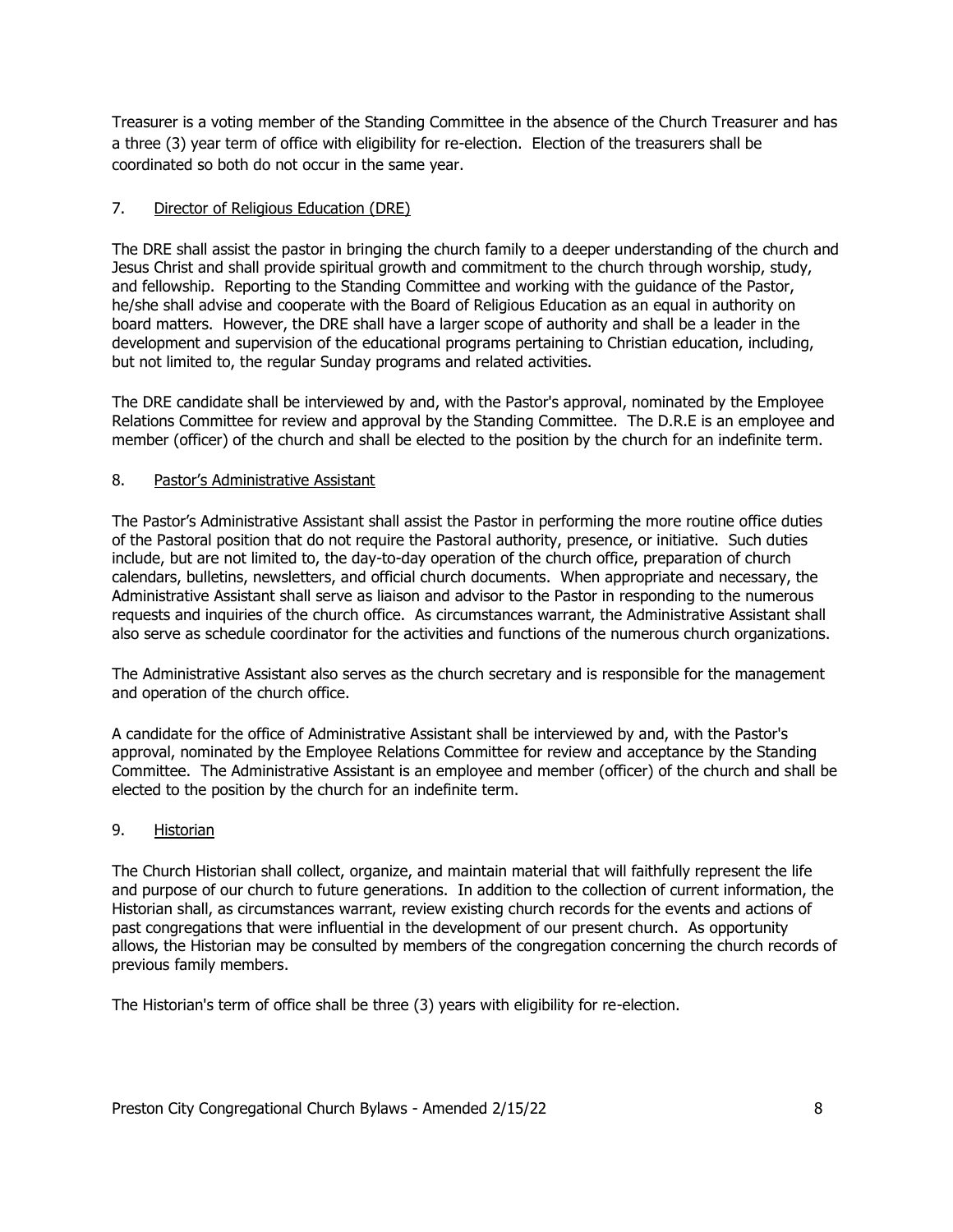### 10. Moderator

The Moderator shall be the presiding officer or chairperson at all official, church business meetings that require the action of the congregation of voting members, including the Annual Meeting and the business meetings held during the week or on Sunday after the church service. In chairing the meeting, the Moderator shall adhere to accepted parliamentary procedure and the current church bylaws. The Moderator shall be careful to abstain from the appearance of partisanship, but shall retain the right to call another officer to the chair in order to personally address an issue under discussion. To ensure that all pertinent points of view are heard and, as appropriate, that the interests and ideals of the church are given full consideration, the Moderator shall be thoroughly briefed on all issues that will come before the congregation for action.

Because the Moderator is a church officer, he/she shall be a voting member of the Standing Committee. However**,** as the Standing Committee chair usually presents the Standing Committee position on all matters that come before the church congregation, in the interests of impartiality, the church Moderator shall not also be the Standing Committee's chairperson (moderator). This separation of duties (between Standing Committee Moderator and Church Moderator) presents the congregation with a more impartial format for the evaluation of Standing Committee proposals.

If unavailable to preside at a meeting, the Moderator shall designate another church officer to serve as Moderator at the meeting. The Moderator shall be elected at the Annual Meeting for a term of three (3) years and shall be eligible for re-election.

### 11. Diaconate and Trustees

The members of the Diaconate (Board of Deacons) and the Board of Trustees are officers of the church, and the positions are described under Article V (Boards).

#### 12. Other Officers

Other officers may be elected as need shall dictate.

# ARTICLE V

#### Boards

All board members shall be active members of the church and shall be subject to removal by a majority vote of the church.

#### 1. Diaconate (Board of Deacons)

The Diaconate shall consist of six (6) members, who shall be elected at the Annual Meeting for terms of six (6) years in such manner that the term of one member shall expire annually. After serving one full term, the Deacon/Deaconess shall be ineligible for re-election for one year.

The Diaconate shall support the Pastor by being responsible for maintaining and continuing the spiritual well-being of the church. Additionally, the Diaconate is entrusted to demonstrate the appropriate example to the congregation in all spiritual matters that reflect the character, purpose, and desire of the church.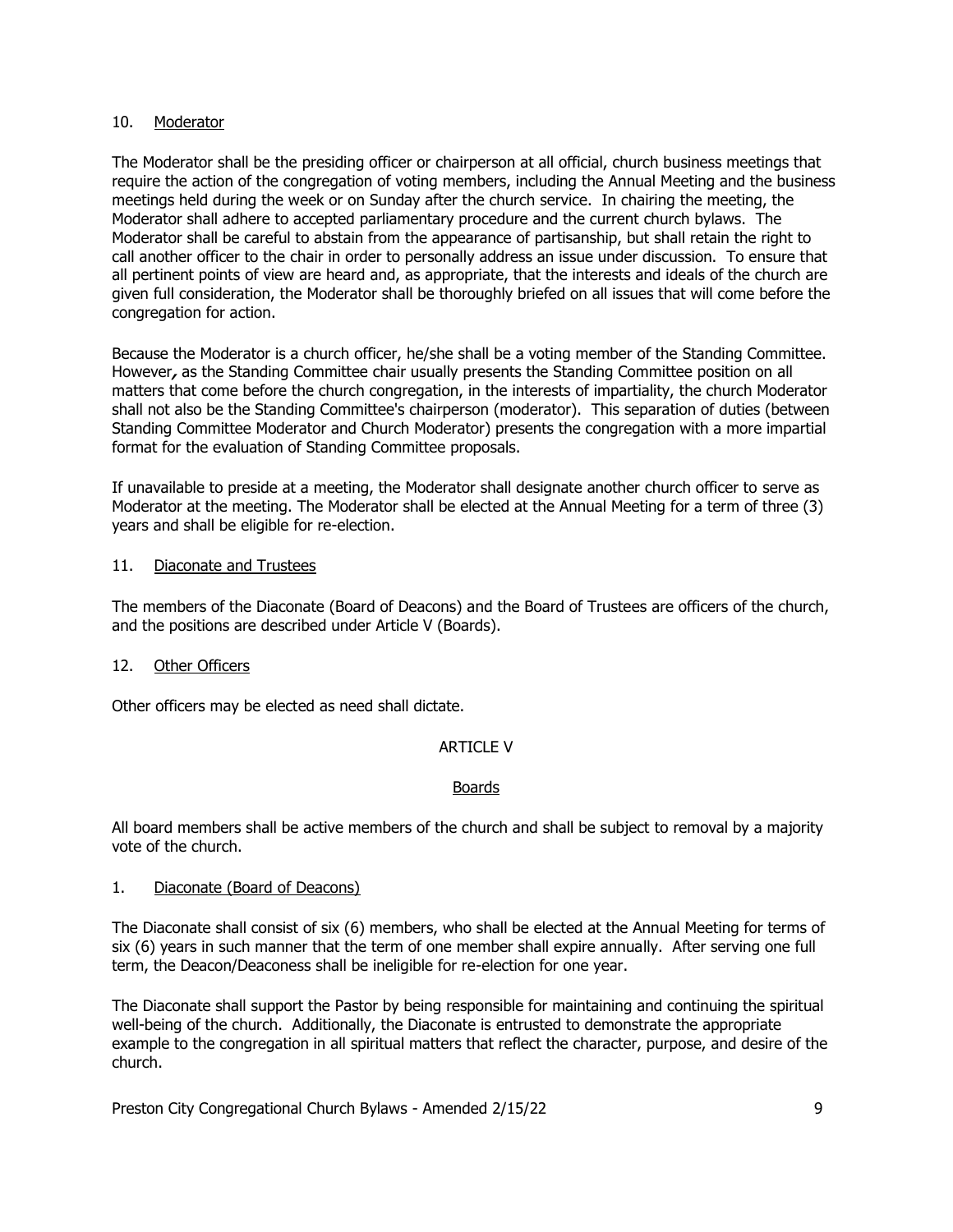The Diaconate shall be responsible for the maintenance of an Emergency Assistance Fund for the purpose of helping those within the immediate community who find themselves with urgent needs and very limited resources. Selection to receive such emergency funding requires both the affirmative vote of the Diaconate and the concurrence of the Pastor.

However, the Diaconate shall decide the appropriate amount of funding support for each circumstance.

The Diaconate shall be responsible for the maintenance of a Scholarship Fund and shall annually (usually in the spring) solicit applications from interested members of the church that desire financial assistance to attend college in the fall. The Diaconate shall make the final selection(s) and shall award the scholarship during a Sunday church service in June. The Diaconate shall be responsible for the selection and reception of the non-monetary portion of any contributions to the church. If a memorial fund is to be opened to raise money for a gift, the donor, or the family of the deceased, may petition the Diaconate for permission to use part or all of the received memorial monies for a specific gift or use to the church. The Diaconate alone shall have the sole authority for negotiating such requests with the donors and shall have the authority for the ultimate approval or denial of the requests. However, any money not used within one year for the purchase of a specific gift, shall automatically become part of the Permanent Fund and shall, in accordance with Article IX, only be disbursed by the direction of the Standing Committee or the church**.**

Although not a member of the Standing Committee, a member who has served a term on the Diaconate of this church is considered a member emeritus of the Diaconate. At the discretion of the Head Deacon/Deaconess, the Deacon/Deaconess Emeritus may be invited to serve communion as circumstances allow.

### a. Diaconate Fund Treasurer

The Diaconate Fund Treasurer shall keep a current and accurate account of all monies received and disbursed from the Deacons' Fund and all the Scholarship Funds. The funds, which are to be kept separate from each other and from all other church accounts, are to be disbursed by the Diaconate Fund Treasurer at the direction of the Senior Deacon and the Pastor. The Diaconate shall select the Diaconate Fund Treasurer from the current or a former Diaconate membership. If unable to secure a treasurer from either the current or a former Diaconate membership, who is available to attend meetings, the process reverts to the Nominating Committee for a nominee from the membership at-large.

When the Diaconate Treasurer is selected by the Diaconate as noted above, the Diaconate Treasurer continues in office until either the incumbent or the Diaconate desires to make a change. However, if the nomination falls to the Nominating Committee, the Diaconate Treasurer shall be elected at the Annual Meeting for a three (3) year term with eligibility for re-election.

# b. Memorial Fund Treasurer

The Memorial Fund Treasurer, under the guidance of the Diaconate, shall keep a current and accurate account of all monies received and disbursed for specific memorials to deceased members and friends of the church. Such memorial funds shall be kept separate from all other church accounts and from each other and shall only be disbursed for specific memorials under the direction of the Diaconate. Unused or any unspecified memorial funding shall revert to the Permanent Fund where disbursement shall be in accordance with Article IX. The Memorial Fund Treasurer shall be elected at the Annual Meeting for a three (3) year term and shall be eligible for re-election.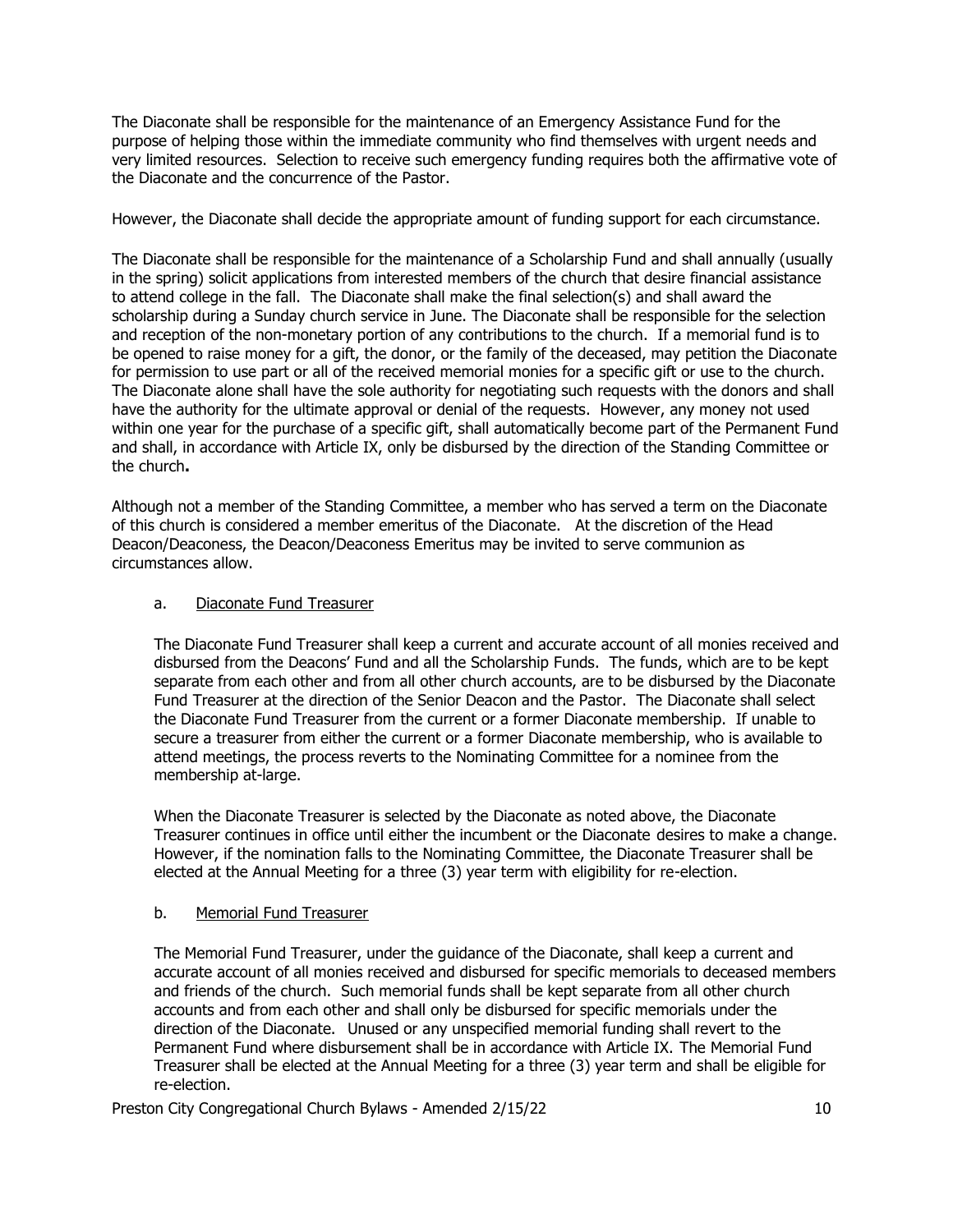### 2. Board of Religious Education

The Board of Religious Education shall consist of the Pastor, the DRE, and six (6) additional members, two (2) of whom shall be elected at the Annual Meeting for a three (3) year term in such a manner that the terms of two (2) of the members shall expire annually. After serving one full term of three (3) consecutive years, a member shall be for one (1) year ineligible for re-election.

With the guidance of the DRE, the Board shall be responsible for the operation of the educational programs of the church with the full power to appoint and remove teachers and to inaugurate and maintain additional religious educational activities. The Board shall also be responsible, as circumstances allow, for the development and direction of programs and activities for the Pilgrim Fellowship(s). The Board shall cooperate in the educational aspects of social services and benevolences, shall determine the appropriation of funds contributed by the self-supporting Church School, and shall set up its annual budget.

The Board shall elect its own chairperson and other officers annually, and the DRE shall not be eligible for these positions. The chairperson of the board, or the chairperson's appointed designee, shall represent the Board of Religious Education on the Standing Committee.

### 3. Board of Trustees

The Board of Trustees shall consist of six (6) members, two (2) of whom shall be elected at the Annual Meeting for terms of three (3) years in such a manner that the terms of two (2) member shall expire annually.

As circumstances warrant, the Board shall meet before the monthly Standing Committee meeting to prepare a position on current issues to present to the Standing Committee for consideration and approval. The most senior Trustee(s) shall have the option of serving as the Head Trustee(s) or appointing or electing another member of the board. Under the direction of the Standing Committee, the Board of Trustees shall be the principal body responsible for the care and custody of the church property.

Additionally, as the principal custodian of the church property, the Head Trustee or his/her designee, after conferring with other Trustees and/or church officers as appropriate, shall have the authority to initiate emergency repairs to the church utilities for the continuance of service and/or to authorize emergency repairs to the church buildings and grounds to prevent further, impending damage. The Pastor (or the church office) shall be immediately notified of the problem, of the selected course of action and, if possible, notified before repairs are contracted or work started. Additionally, as soon as practicable, at least one church financial officer shall be contacted concerning the likely cost of repairs and the terms of the payment.

At the discretion of the Head Trustee, or his/her designee, the Trustees shall have \$700 available from the annual Repair and Maintenance budget line item for each emergency repair.Any additional funding required must be requested from the Treasurer and the Church Office.

The Board shall have no authority to buy, sell, mortgage, lease, or transfer property without specific authority given by the church membership**.**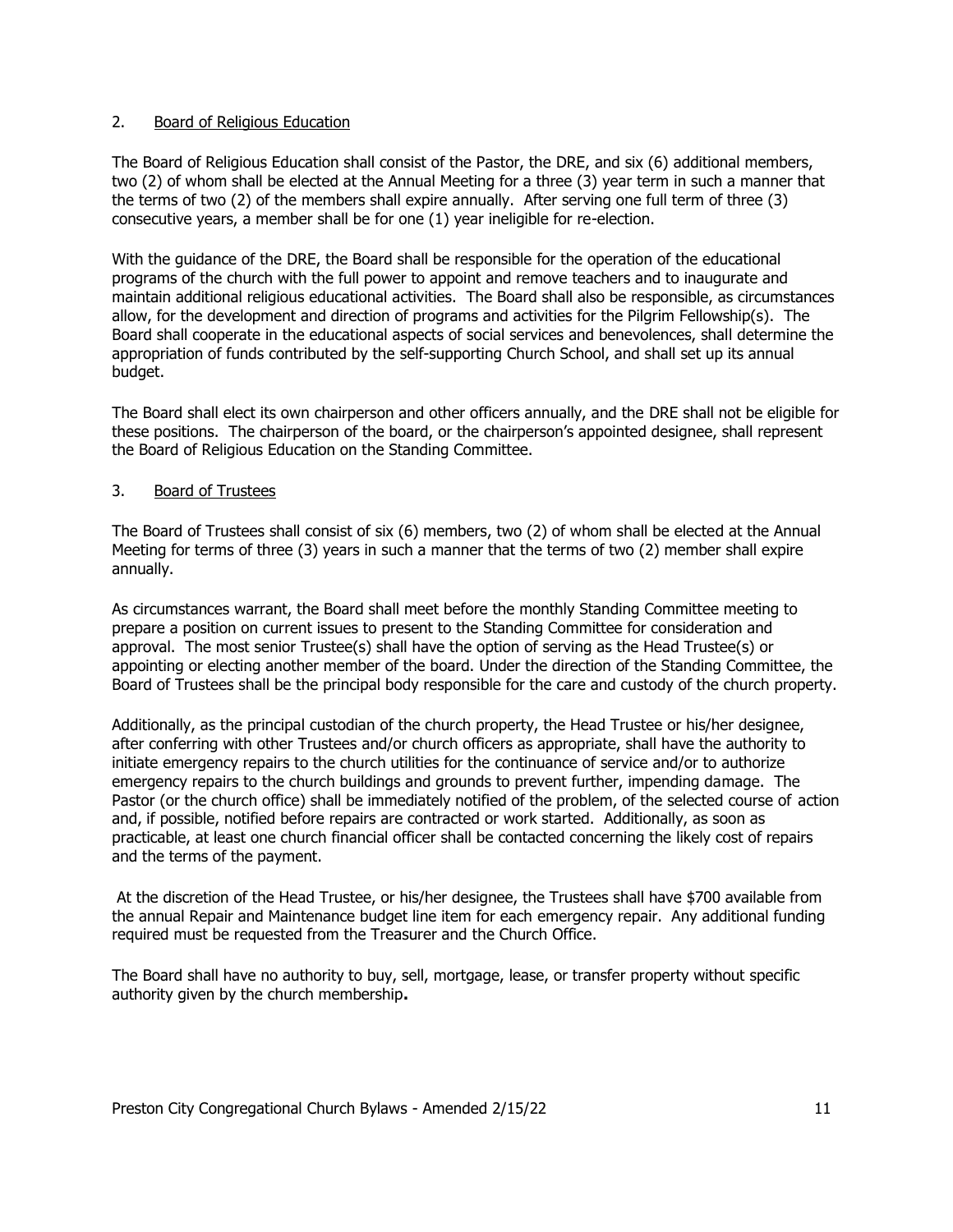#### 4**.** Standing Committee

The seventeen (17) member Standing Committee shall serve as the administrative board for church operations and shall consist of the following elected positions:

a. The Officers: Pastor, Clerk, Financial Secretary, Church Treasurer, D.R.E, Pastor's Administrative Assistant, Historian, and Moderator-- total (8)

b. The Boards: Senior Deacon (or designee) (1) and Head Trustee (or designee) (1) -- total (2)

c. The Board Chairperson (or designee): Religious Education -- total (1)

d. The Committee Chairpersons (or designee): Missions Committee/Chairperson, Music Committee/Director, Flower Committee, and Finance Committee -- total (4)

e. Members-at-Large (one man and one woman), who are elected at the Annual Meeting for a period of one year and shall be for one year ineligible for re-election -- total (2).The Nominating Committee shall use these two, annually expiring, non-officer positions to increase the participation of the membership in the administrative and decision-making process of their church.

The Standing Committee shall consider the entire mission of the church, advise the Pastor on the general direction of the church's activities, and cooperate with him/her in the formation of a well-rounded program. The Standing Committee may act for the church in routine matters, always assuming that unless such action is taken with a 2/3rds majority of voting members (abstentions do not count), the board must seek the confirmation of the church.

Additionally, if a proposed action is not in the accepted budget and the cost exceeds 10% of the current annual budget, the board must seek the approval of the church. The proposed annual budget and the slate of officers shall have been reviewed and approved by the Standing Committee before submission to the Annual Meeting for final approval. Both the proposed annual budget and the slate of officers may be amended at the Annual Meeting.

All persons designated as signers on church accounts must inform and receive approval from the Standing Committee before moving an account from one bank to another.

If a vacancy in the current elected slate arises during the year, the Standing Committee shall request a nomination for a replacement from the Nominating Committee. If the nomination is approved by the Standing Committee, the appointed nominee shall serve until the next Annual Meeting. Upon election at the Annual Meeting, the incumbent shall complete the unexpired term and shall also be eligible for reelection to a full term.

The Standing Committee shall annually elect its own chairperson, who shall, as circumstances warrant, present the position of the Standing Committee at business meetings and the Annual Meeting. If the chairperson anticipates being unavailable to preside at a Standing Committee Meeting or to attend a church business meeting, he/she shall appoint a church officer from the Standing Committee to preside or to attend as circumstances require. The Standing Committee shall meet monthly, and the Clerk shall be its secretary. A quorum shall be required for the Standing Committee to transact official business, and a quorum shall be a 50% representation from the full committee membership. However, in the event a committee person is serving in more than one capacity, the total membership of the committee shall be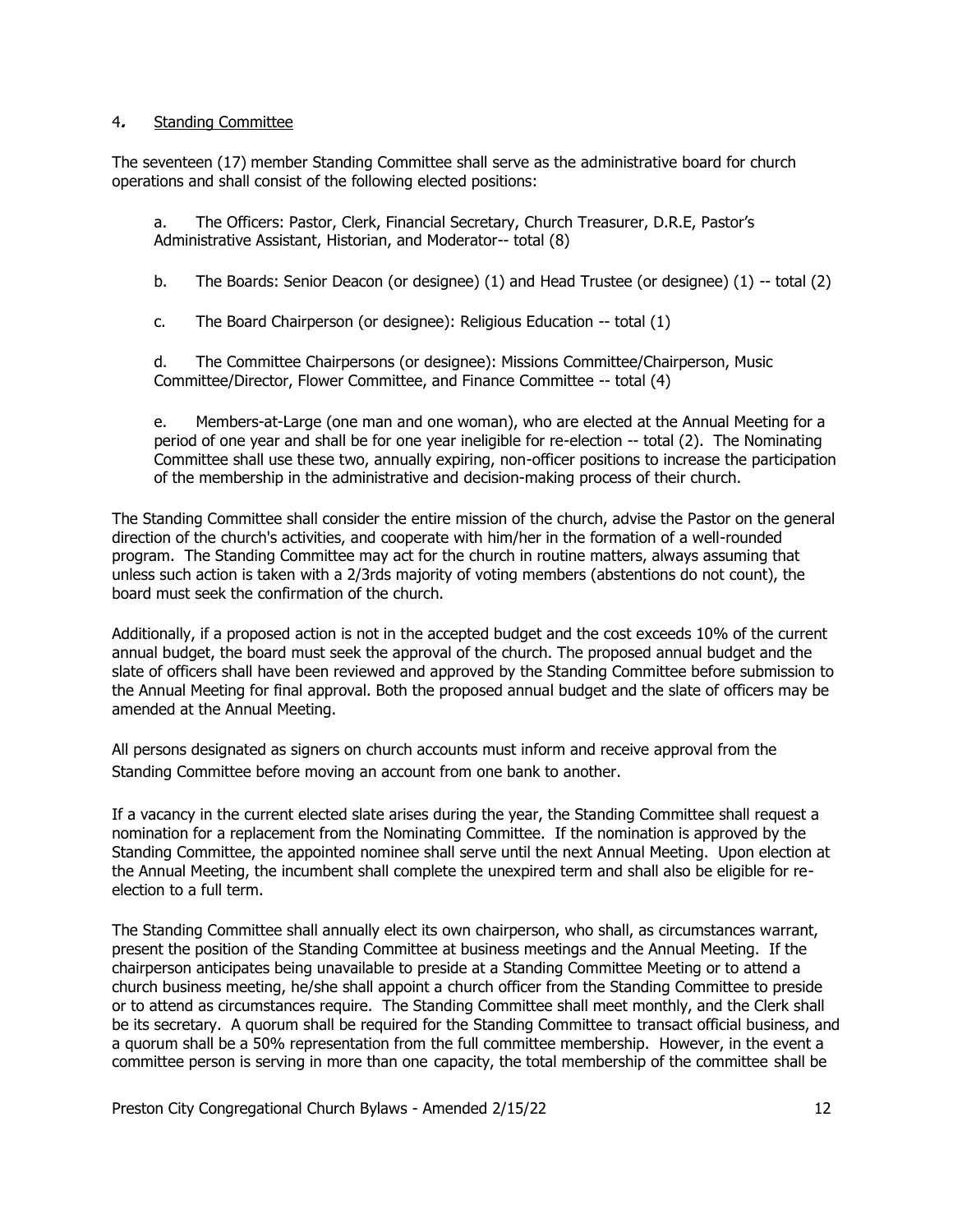accordingly reduced by one for each instance. If the committee membership is an odd number, 50% of the next lower number shall constitute a quorum.

# ARTICLE VI

### A. Committees Appointed by the Standing Committee

All members of committees noted in the Bylaws shall be active members of the church and shall be subject to removal by a majority vote of the church.

### 1. Nominating Committee

The Nominating Committee shall consist of the Pastor and three (3) active church members, appointed by the Standing Committee for a three (3) year term. The members shall serve a threeyear term in such a manner that the term on one member shall expire annually. The appointment of the new member shall be made at the October meeting of the Standing Committee. If a vacancy should occur, the Standing Committee shall appoint a member to serve the remainder of the vacated term.

The committee shall prepare nominations for the expiring terms of all officers, boards, and committees noted in the Annual Report for review and acceptance by the Standing Committee at the December meeting. As the Nominating Committee prepares lists of candidate nominees for each expected vacancy, the committee shall seek additional information from the membership with questionnaires seeking the names of any interested persons or the suggestion of other qualified members who might have an interest in the openings. The committee shall verify membership of proposed candidates with the Clerk, prior to presentation to the Standing Committee.

# 2. Employee Relations Committee (ERC)

The Employee Relations Committee shall consist of the Pastor, the Clerk, the Treasurer, one (1) Deacon, one (1) member of the Finance Committee, one (1) Trustee, one (1) member from the Music Committee and one (1) member from the Board of Religious Education. One (1) additional member shall be appointed from the Standing Committee or the congregation-at-large to bring the committee membership to a total of nine (9).All appointments shall be made by the Standing Committee at the September Semi-Annual meeting or when a vacancy occurs and shall be for a one (1) year term with eligibility for re-appointment. The Standing Committee shall show preference to members with at least a general knowledge of church operations, church employee duties and currently accepted employment practices.

The purpose of the ERC is to act as the Personnel Committee for the Standing Committee and to be cognizant of all matters concerning the paid employees of the church. The employee positions (with the exception of the Pastor) and the location of the associated position description (PD) are listed below:

- Pastor's Administrative Assistant (PAA)/Church Secretary
- PD located in the Bylaws
- Director of Religious Education PD located in the Bylaws
- Music Director/Organist
	- PD located with the Employees Relations Committee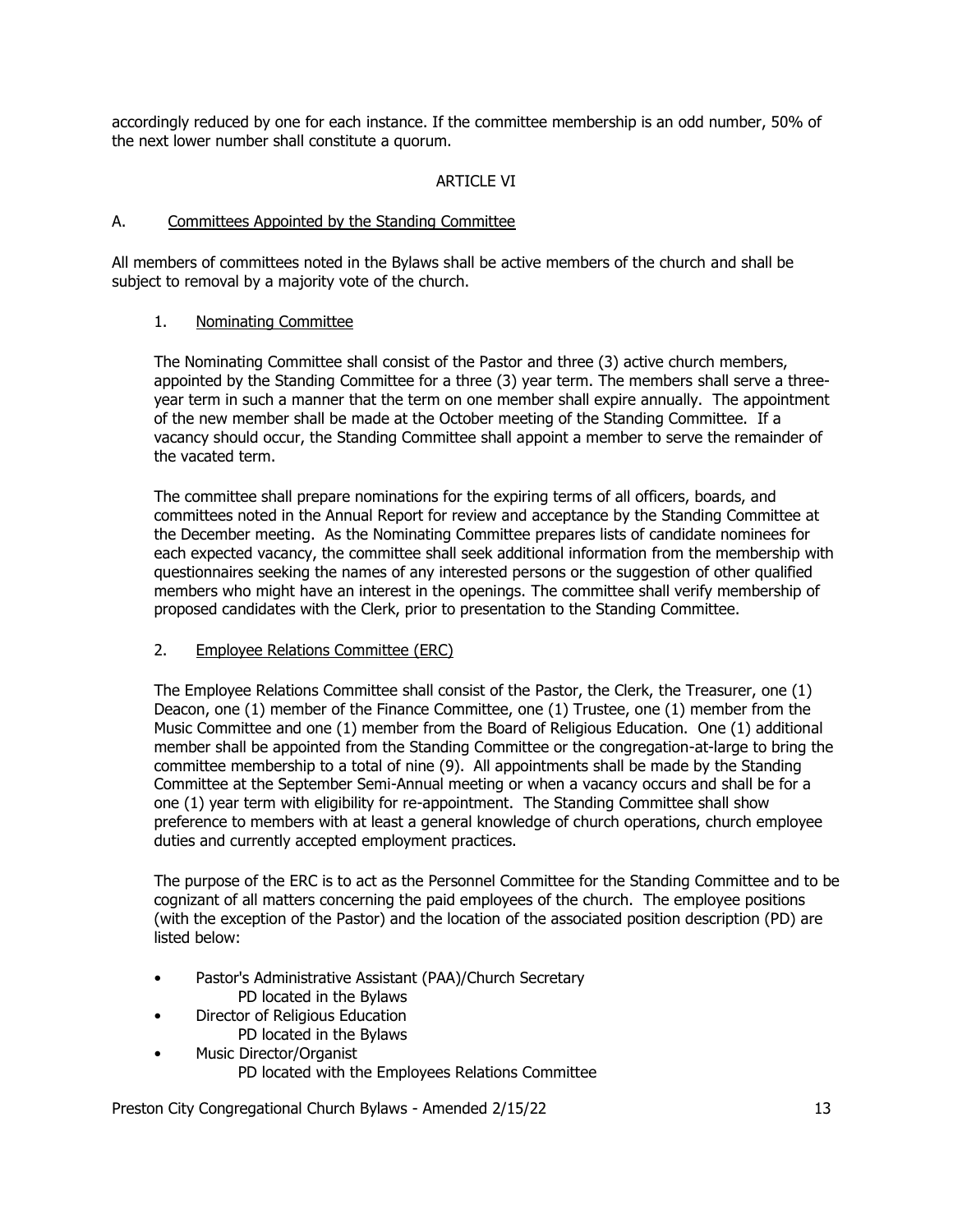# • Church Sexton

PD located with the Employees Relations Committee

The committee shall meet in the early fall before the Standing Committee sets the proposed budget for the following year. The committee shall interview the staff employees (with the exception of the pastor) individually at this time to discuss any issues that the employee or the committee may have concerning the work, the possible solution to any existing problems and the current pay schedule. The committee shall then meet in private to share one another's evaluation of the information presented and to propose any pay adjustments for the coming year that may be required. The committee shall then report their findings to the Standing Committee for action at the October Budget Meeting.

The Standing Committee may require additional meetings of the ERC during the year when staff changes are being considered or when other issues concerning the employees require resolution.

If recommending a new Director of Religious Education or a Pastor's Administrative Assistant to the Standing Committee, the Pastor's agreement with the selection is required. If the Standing Committee does not accept or reject the ERC's selection with a 2/3rds majority, the ERC has the same options as the Nominating Committee; i.e., the ERC can either present another name or proceed to present the name to the congregation for consideration.

# 3. Pastoral Search Committee

When the need for a new pastor arises, the Standing Committee shall appoint a Pastoral Search Committee from the membership that shall include Diaconate representation. The committee shall elect a chairperson, conduct a search of all reasonable sources, and periodically report its progress to the Standing Committee as required. The Pastoral Search Committee shall review resumes, interview candidates, travel (when practical) to hear candidates' sermons, and shall propose one candidate at a time to the Standing Committee for its consideration. The Pastoral Search Committee shall disband upon the completion of a successful search.

# 4. Pastoral Relations Committee

Upon selection of a new Pastor, the Standing Committee shall appoint two active members from the church membership to serve on the Pastoral Relations Committee for an unspecified term. The Pastoral Relations Committee shall meet with the Pastor regularly to discuss the progress the church is making toward the desired goals. In addition to reviewing the current status of the church with the Pastor, the Committee shall serve, when the parties so desire, as an intermediary between the Pastor and members of the congregation. The members of the Pastoral Relations Committee may be replaced at any time by the Standing Committee, but only with the concurrence of the Pastor.

# 5. Planning and Coordinating Committee

The Planning and Coordinating Committee (PCC) shall be tasked with the identification, organization and prioritization of the maintenance and improvement of the church buildings and the maintenance, replacement and upgrade of equipment within the buildings as used to support the church operations.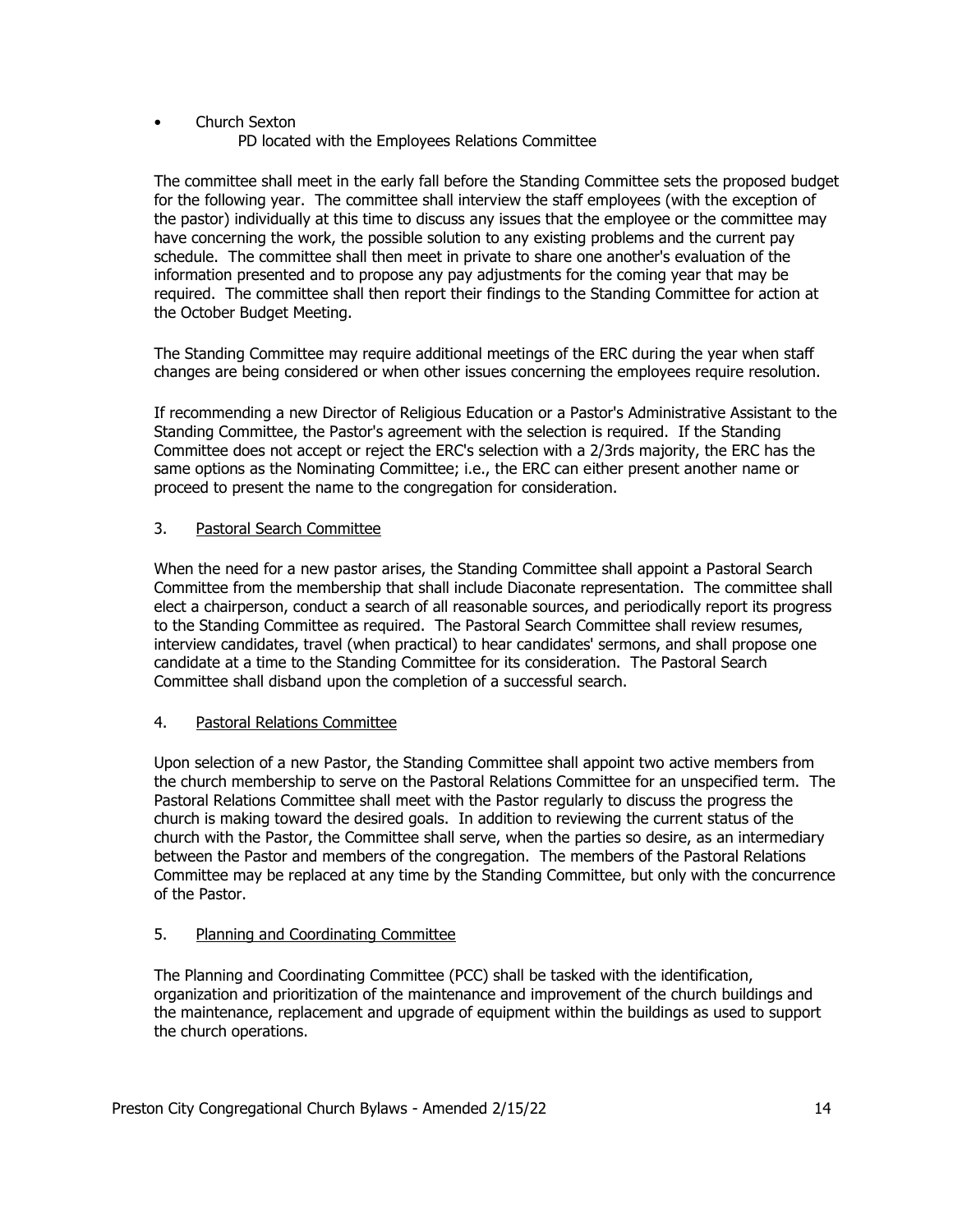As a result of this inventory of present and future church needs, the Finance Committee shall be in a better position to use realistic budget estimates for the following budget line items in October: "maintenance and repair," "unscheduled expenses" and "capital improvements." This information also enables the PCC to prioritize other feasible initiatives in the light of this church's mission for presentation to the Standing Committee for future consideration.

The committee shall meet quarterly or as required and shall draw upon the diverse and deep church involvement of its membership in making its recommendations. The committee shall comprise the Pastor, the Moderator, the Clerk, the Treasurer, the Financial Secretary and/or the Assistant Financial Secretary, the Director of Religious Education, the Head Deacon (or an appointed alternate), and the Head Trustee (or an appointed alternate). For those individual officers not able to serve, the Standing Committee shall make appropriate substitutions with "members at large." Appointments shall be for one (1) year with eligibility for reappointment.

# 6. Event Coordinating Committee (ECC)

The Event Coordinating Committee, previously known as the Alternative Use Committee (AUC), serves as the clearinghouse or screen before bringing fundraising event proposals to the Standing Committee for their consideration for inclusion as part of the church's on-going program. All funds raised by the ECC automatically go toward meeting the current year's proposed operating budget unless specifically determined otherwise by the Standing Committee.

The ECC is limited to not more than six (6) church members, who shall elect their own chairperson and treasurer to administer a single bank account. The chairperson or his or her designee shall prepare an annual report summarizing the committee's yearly activity, and this account shall be included in the church's annual report. Committee members are elected for a three (3) year term and are eligible for re-election.

# B. Committees Elected by the Church Congregation

# 1. Missions Committee

The Missions Committee shall comprise a minimum of three (3) church members elected at the Annual Meeting for a one (1) year term with eligibility for re-election.

The committee shall be organized to fulfill the church's commitment to missionary work at home and abroad. The committee is responsible, with the approval of the church, for the appropriate disbursement of the mission monies. After receiving preliminary review comments and suggestions from the Standing Committee, the Missions Committee shall compose its final apportionment and distribution schedule for presentation to the church at a duly called business meeting.

The Missions Committee shall elect its own chairperson annually, and the chairperson (or chairperson's designee) shall represent the Missions Committee on the Standing Committee.

# 2. Finance Committee

The eight (8) member Finance Committee shall comprise the Pastor, the Treasurer, the Assistant Treasurer, the Financial Secretary, the Assistant Financial Secretary and three (3) additional church members elected at the Annual Meeting to have cognizance of all the individual funds of the church. The three (3) elected members shall have one (1) year terms with eligibility for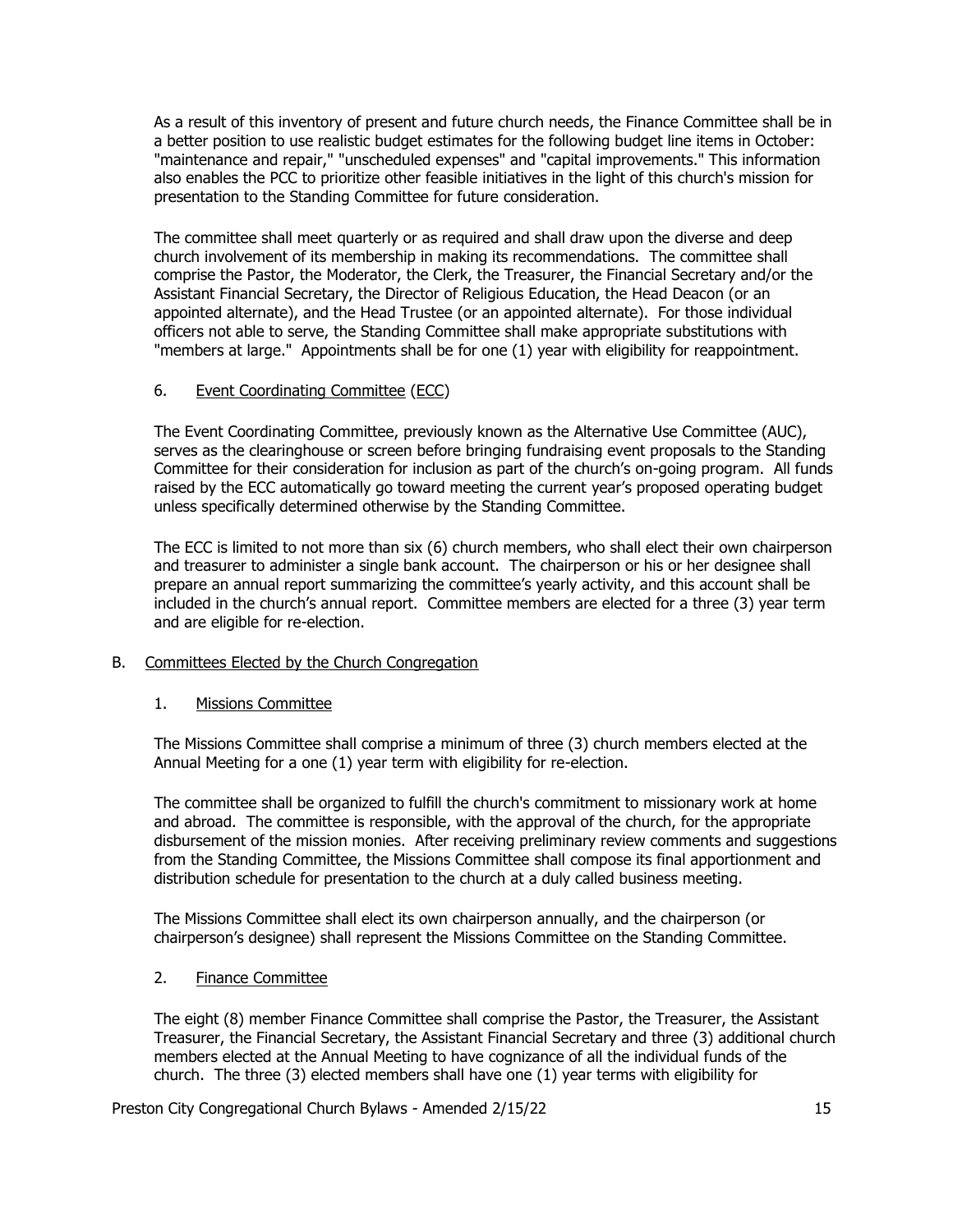re-election. The committee shall meet at least quarterly to review the church's individual and total funding and to determine how the funds shall be safely invested to best support the future plans of the church.

The Finance Committee shall draft the annual church budget for review and approval by the Standing Committee at its October budget meeting. The preliminary draft shall consider all budget line items with the exception of the employee's salaries, which are recommended by the Employees Relations Committee. The committee shall elect its own chairperson annually, and the Pastor, Treasurer, and the Financial Secretary shall not be eligible for this position. The chairperson shall present the proposed budget to the Standing Committee at the October budget meeting.

# 3. Stewardship Committee

The Stewardship Committee shall comprise the Pastor, one member of the Finance Committee, and a minimum of three (3) additional members. The members shall be elected at the Annual Meeting for a one (1) year term and shall be eligible for re-election. The Stewardship Committee shall seek support of the proposed budget by arranging short presentations on selected Sunday mornings during the fall Stewardship Campaign to encourage the attainment of the desired goals.

# 4. Bylaw Committee

The Bylaw Committee shall consist of the Pastor, the Clerk, and three (3) additional church members elected at the Annual Meeting for a one (1) year term with eligibility for re-election. The Bylaw Committee shall meet annually in the fall or as needed to review the current Bylaws and to draft changes and updates. Church members must submit any proposed bylaw change, consideration, or amendment, stated in writing, to a committee member or to the church office. The revised Bylaws shall be presented to the Standing Committee for preliminary review comments and suggestions before presentation to the church for final approval at the Annual Meeting. Bylaw changes require a two-thirds (2/3rds) vote of the voting members at the Annual Meeting.

# 5. Other Committees

Additional committees may be appointed at the Annual Meeting, at a business meeting, or by the Standing Committee as appropriate.

# ARTICLE VII

# Other Elected Officials

The following elected officials shall be active members of the church:

1. Fellowship of Northeast Congregational Christian Churches Representative

The Northeast Fellowship Representative shall represent the church as a voting member of the Fellowship Executive Board. The Board consists of one representative from each of the Fellowship churches and meets six times a year in Hartford**.** The representative shall be elected at the Annual Meeting for a one (1) year term with eligibility for re-election.

# 2. Fellowship and Association Delegates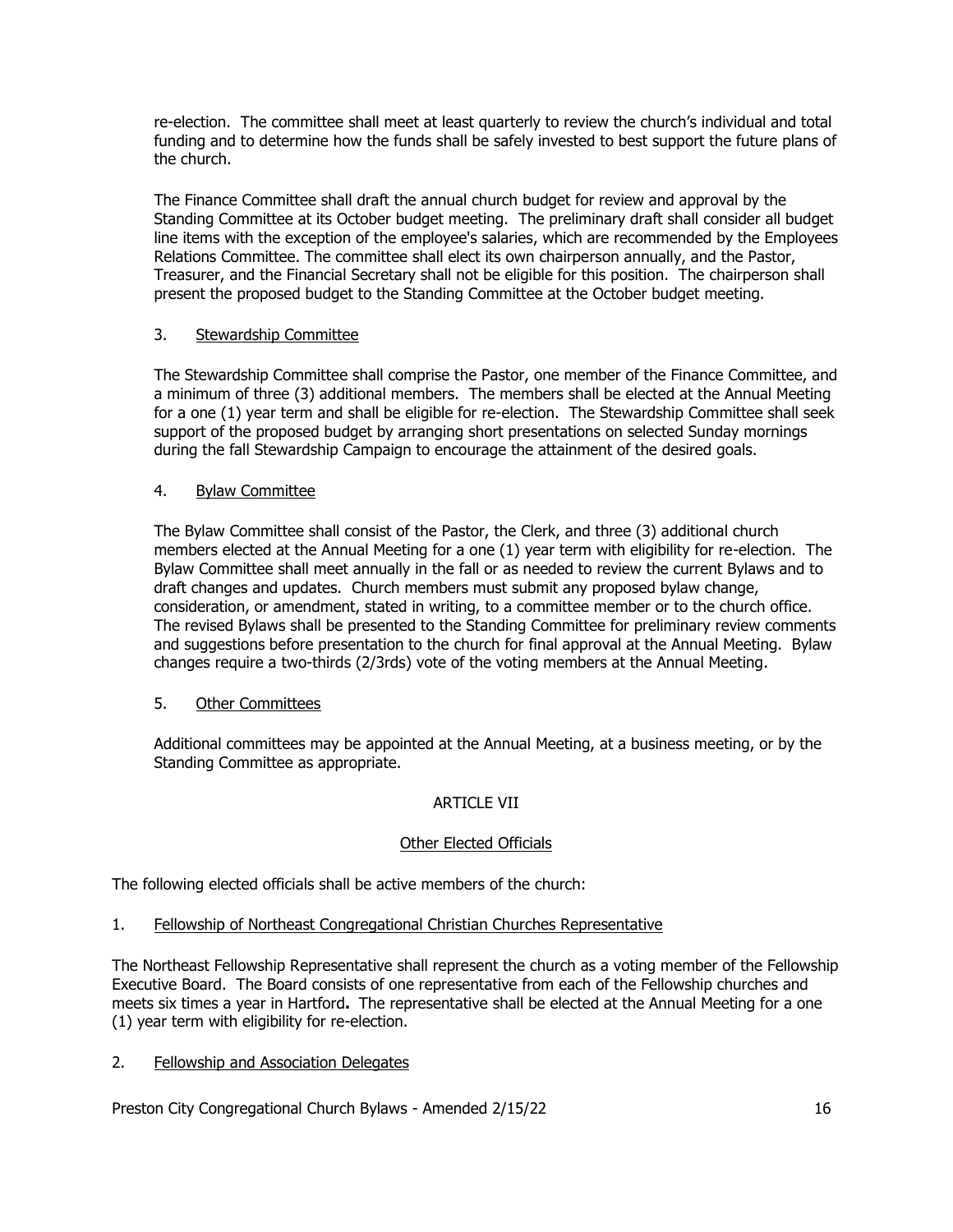The church's quota of voting delegates *(based on current church membership totals)* shall be elected at the Annual Meeting for a one (1) year term to attend the following semi-annual and annual meetings respectively:

- (a) The Fellowship of Northeast Congregational Christian Churches
- (b) The National Association of Congregational Christian Churches

The delegates shall be eligible for re-election.

If a church appointed delegate elects to attend any out-of-state meeting, the Standing Committee shall consider reimbursement in full or in part for each delegate.

# 3. Auditors

Two (2) auditors shall be elected at the Annual Meeting to serve for three (3) years. They shall examine all church financial accounts and issue a report for the Annual Meeting. The Auditors shall be eligible for re-election.

#### 4. Chairpersons of Other Organizations

The following chairpersons/representative/head shall be nominated by the Nominating Committee and elected at the Annual Meeting for a one (1) year term with eligibility for re-election:

- a. Music Committee\* Chairperson (Standing Committee Rep.)
- b. Flower Committee\* Chairperson (Standing Committee Rep.)
- c. Decorating Committee\*
- d. Coffee Committee\* Chairperson
- e. Hospitality Committee\* Chairperson
- f. Head Usher
- g. Preston City Cemetery Representative

\*Note: With the exception of the chairpersons of the above committees (a) through (e), committee membership is not restricted to church members. Additionally, with the exception of the head usher (f), participation as an usher is also not restricted to church members. Consequently, any interested individual may be nominated by the Nominating Committee and participate fully with organizations (a) through (f) when elected at the Annual Meeting.

#### **ARTICLE VIII**

#### Auxiliary Organizations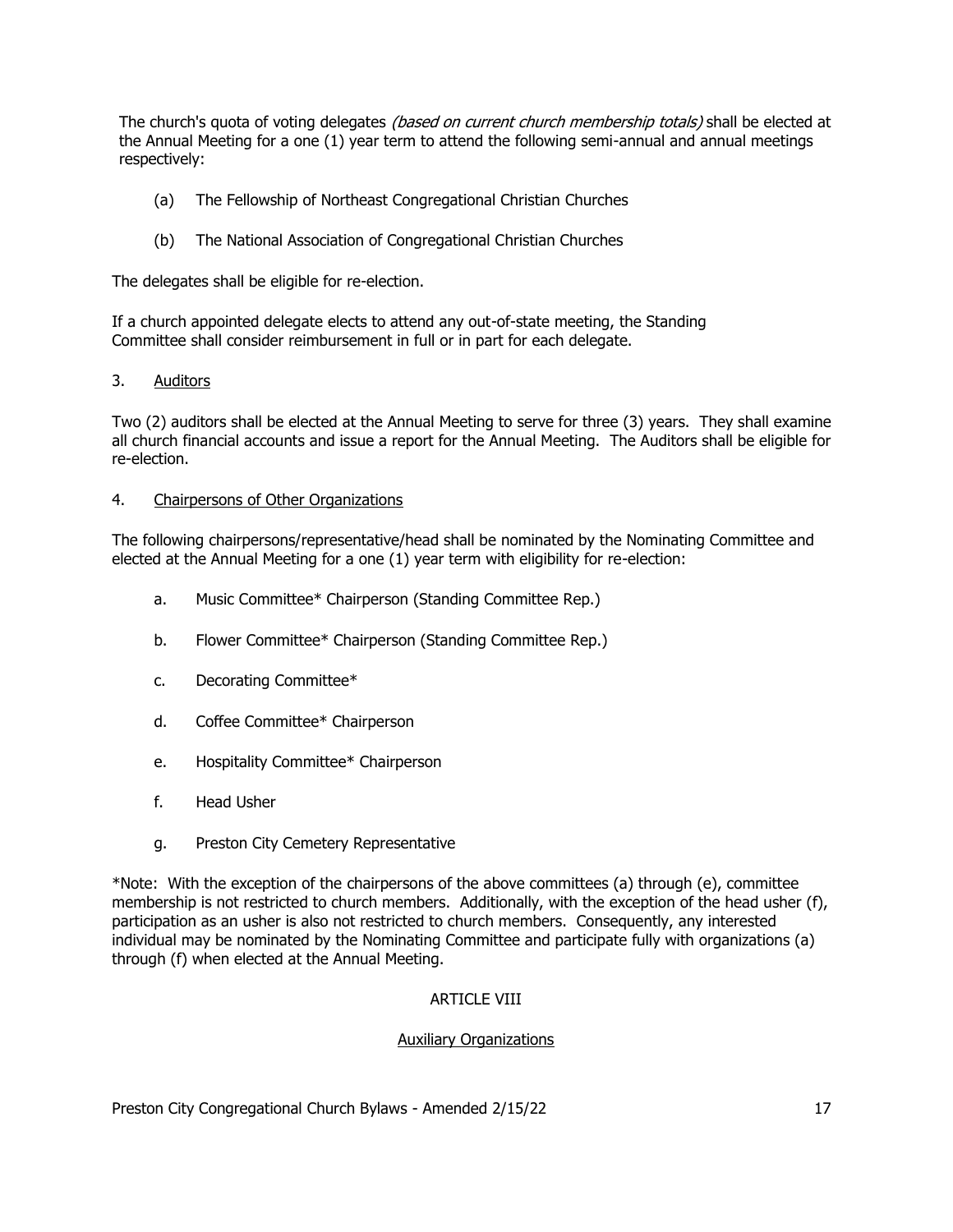All organizations connected with the church and using its equipment are regarded as integral parts of the church and under its general jurisdiction. Auxiliary organizations are invited to contribute to the church under plans of their own choosing.

# ARTICLE IX

#### Finance

#### 1. Offerings/Pledges

The church shall seek supporting contributions from individuals and organizations. Opportunity shall be offered to all friends and members of the church to make written pledges to support the Annual Stewardship Drive. The Pledge Card apportionment of monies for current expenses, benevolences, and specific projects shall be used to support the proposed budget presented to the church for approval.

### 2. Memorial Funds

Memorial Fund monies gratefully received by the church in memory of a loved one that are under \$500 shall go directly into the Unrestricted Memorial Fund. All gifts to the church exceeding \$500 in memory of a loved one shall have one (1) year to be allocated as the donor specifies. However, the Diaconate shall reserve the authority to determine that the gift is appropriate and not in conflict with any existing church principles or policies. A less than unanimous decision by the Diaconate must be brought to the Standing Committee for a favorable 2/3rds resolution before acceptance.

(a) Unrestricted Memorial Funds after One (1) Year

All legacies not apportioned by the families of the deceased to some specific purpose within one (1) year shall be transferred to the Unrestricted General Memorial Fund.

The contributions to the various Unrestricted General Memorial Funds shall be kept in separate accounts by the Memorial Fund Treasurer, and both the principal and the interest of the funds shall be available to the Church or the Standing Committee as either deems necessary and appropriate.

(b) Restricted Memorial Funds (currently \$10,000 minimum); A.K.A "The Permanent Fund"

The Restricted Funds shall be kept in separate accounts by the Memorial Fund Treasurer and the following restrictions are possible:

1. No principal may be used; however, the Church or the Standing Committee may use the interest for any purpose at any time.

2. No principal may be used, and the interest may only be used for a specified purpose.

3. The disbursement of principal (1 & 2 above) or the disbursement of interest for purposes other than that specified (2 above) from the Permanent Fund shall only be considered when the church finds itself in extreme financial difficulty for which it is unable to find a solution for continuance as a church.